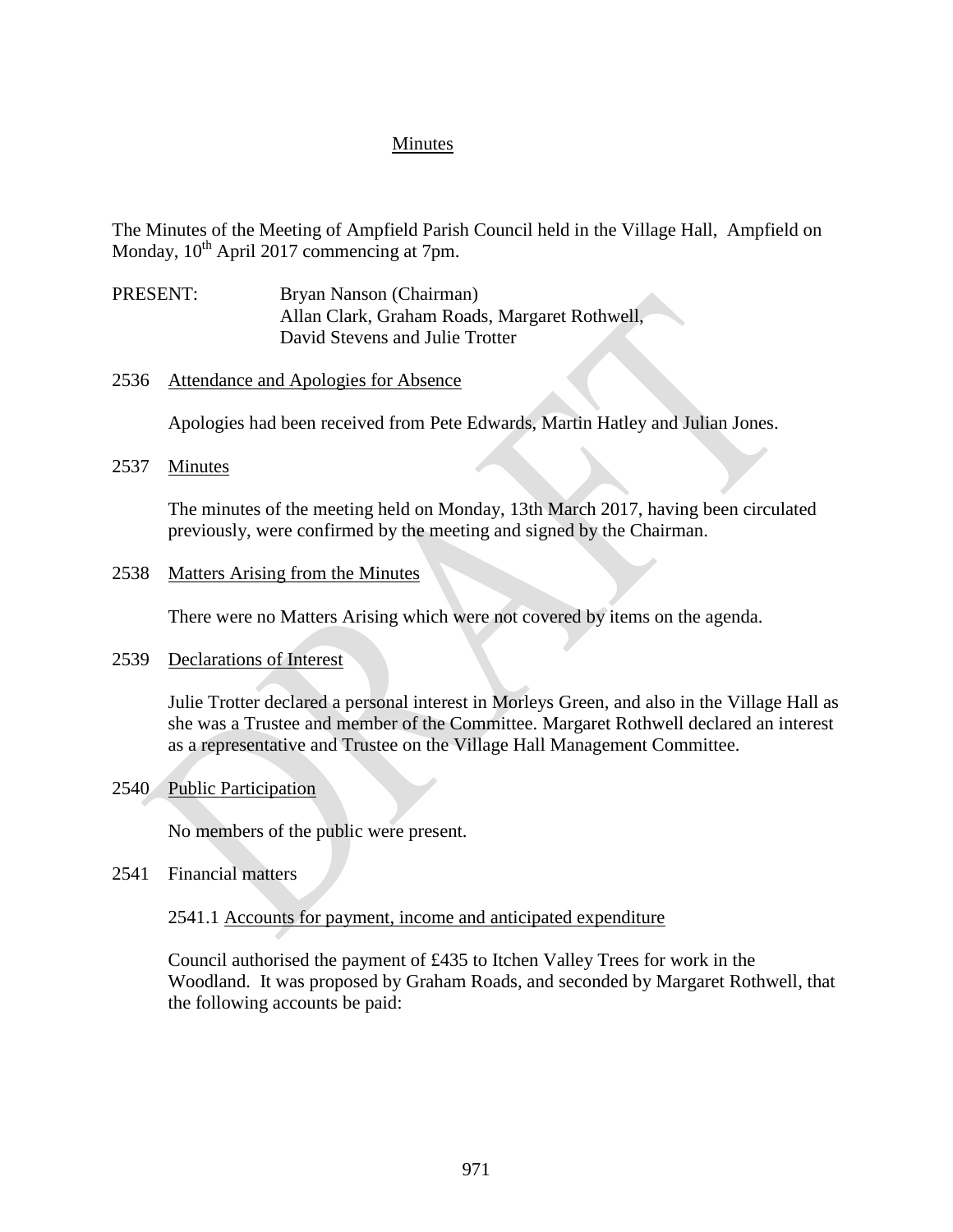### **Cheques to be signed at meeting**

|                                                               | £ inc VAT |
|---------------------------------------------------------------|-----------|
| <b>Itchen Valley Trees</b>                                    | 435.00    |
| BT Payphones - adopt a phone box                              | 1.00      |
| Geoff Phelps - playground grass cut                           | 30.00     |
| Dek Graphics - newsletters                                    | 315.00    |
| Hampshire County Council - Village hall signs                 | 832.80    |
|                                                               | 1,613.80  |
| Southern Water                                                | 12.90     |
| NEST pension - Council's payment for March D/D                | 22.04     |
| TVBC- planning - pavilion                                     | 97.00     |
| TVBC - non-material amends - pavilion                         | 195.00    |
| Geoff Phelps - maintenance allotments                         | 36.00     |
| P Davies - hire of rotovator - allotments                     | 20.00     |
| Southern Electric Power Distribution - pavilion               | 764.57    |
| Office Expenses 13/3-31/3/17                                  | 70.82     |
| Ace Liftaway - stones at allotments                           | 42.00     |
| Royal Mail Group - VDS questionnaires                         | 14.90     |
| Dempster Binning LLP - Morleys lease registration- legal fees | 400.00    |
| Allen Build & Development - stage payment pavilion            | 17299.55  |
|                                                               | 18974.78  |

Council noted and approved the cheques and payments made between meetings. Council noted the payment to HCC for the 2 signs for the Village Hall and the new carpark. The Chairman thanked Julie Trotter and Pete Edwards for their work in getting the new signs commissioned and installed. The biggest single payment in the period had been to Allen Build and Development for the construction of the pavilion. The Clerk highlighted other significant payments. The bank statement for March had been circulated prior to the meeting. It was noted that, at the end of the financial year, the TSB bank accounts showed funds of approx £32,000; just under £20,000 of that amount was set aside in reserves and for allotment refundable items. Receipts for March had been £16,524 which was largely due to the payment of £15,583 from the Community Asset Fund towards the construction of the pavilion. The bank accounts at 10<sup>th</sup> April stood at £149,836 of which £106,568 was intended for payment of ground maintenance of the open spaces on the Morleys development. Council reviewed the actual expenditure against budget for the 2016/17 financial year. The Clerk highlighted areas which had been over or underspent against budget. The most significant spend had been the first instalment of the pavilion construction costs. This would be recovered when S106 monies were released by TVBC.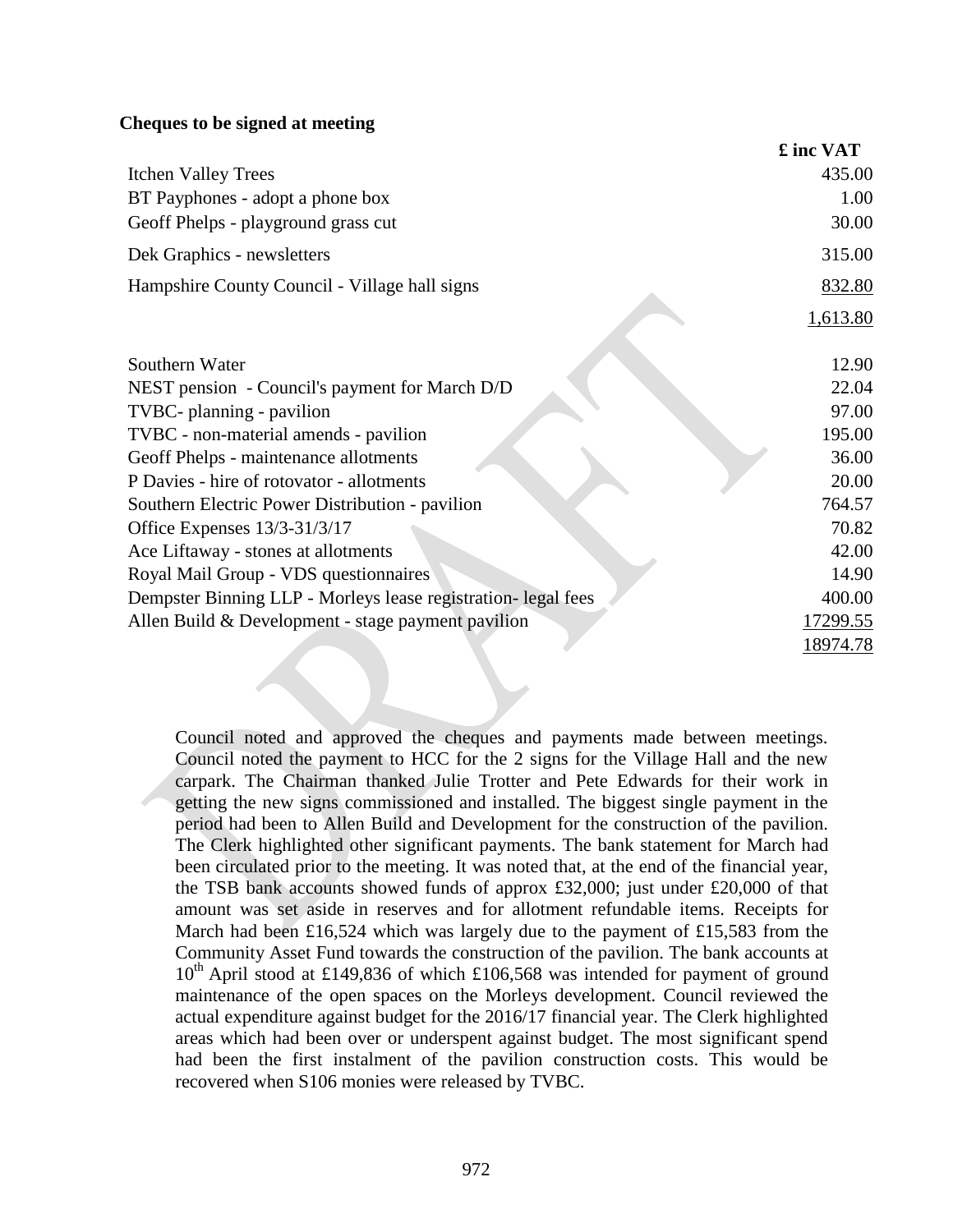### 2542 Ampfield Recreation Ground

#### 2542.1 Pavilion project progress

Building continued to go well and completion by end June was still the target. Electrical and lighting layouts had been agreed and SSE would install power on 25<sup>th</sup> April. The unexpected switch from electricity to LPG for heating had added to the project costs. The location of the underground LPG tank would be to the west of the pavilion. A specification for fitting out the kitchen would be prepared by the builder for consideration by Council. Julie Trotter had been in discussion with the Cricket Club and information about their fixtures and events would be placed in the Messenger magazine. The Chairman and Allan Clark had met with members of the Cricket Club who were proposing an opening ceremony day, which might involve a cricket match and a BBQ, possibly in August. Council would have to consider also what formal opening event it might want to hold. It was noted that some funding for the pavilion construction had been acquired from the TVBC Community Asset Fund representatives of which would be invited to any opening ceremony. It was agreed that the Mayor of Test Valley would be invited. The Chairman would take this forward and get a date agreed.

### **2542.2 Funding 262.04 Funding 262.04 Funding 262.04 Funding 262.04 Funding 262.04 Funding 263.04 Funding 263.04 Funding 263.04 Funding 263.04 Funding 263.04 Funding 264.04 Funding 264.04 Funding 264.04 Funding 264.04 Fund**

In the absence of S106 monies, funding for the construction so far had been met from reserves. The Morleys commuted sum would also be used if necessary. The decision to release expected S106 funds of just under £120,000 would be taken at the TVBC Cabinet meeting on  $17<sup>th</sup>$  April 2017. In the meantime managing cash flow to pay large invoices had presented challenges.

#### 2542.3 Sewage treatment

The Chairman reminded everyone about the approach by the White Horse Public House seeking a contribution towards their running costs of the sewage treatment plant used by the pavilion. Legal advice had been obtained from Council's solicitors. Council considered various options. It was agreed that, subject to receipt of outstanding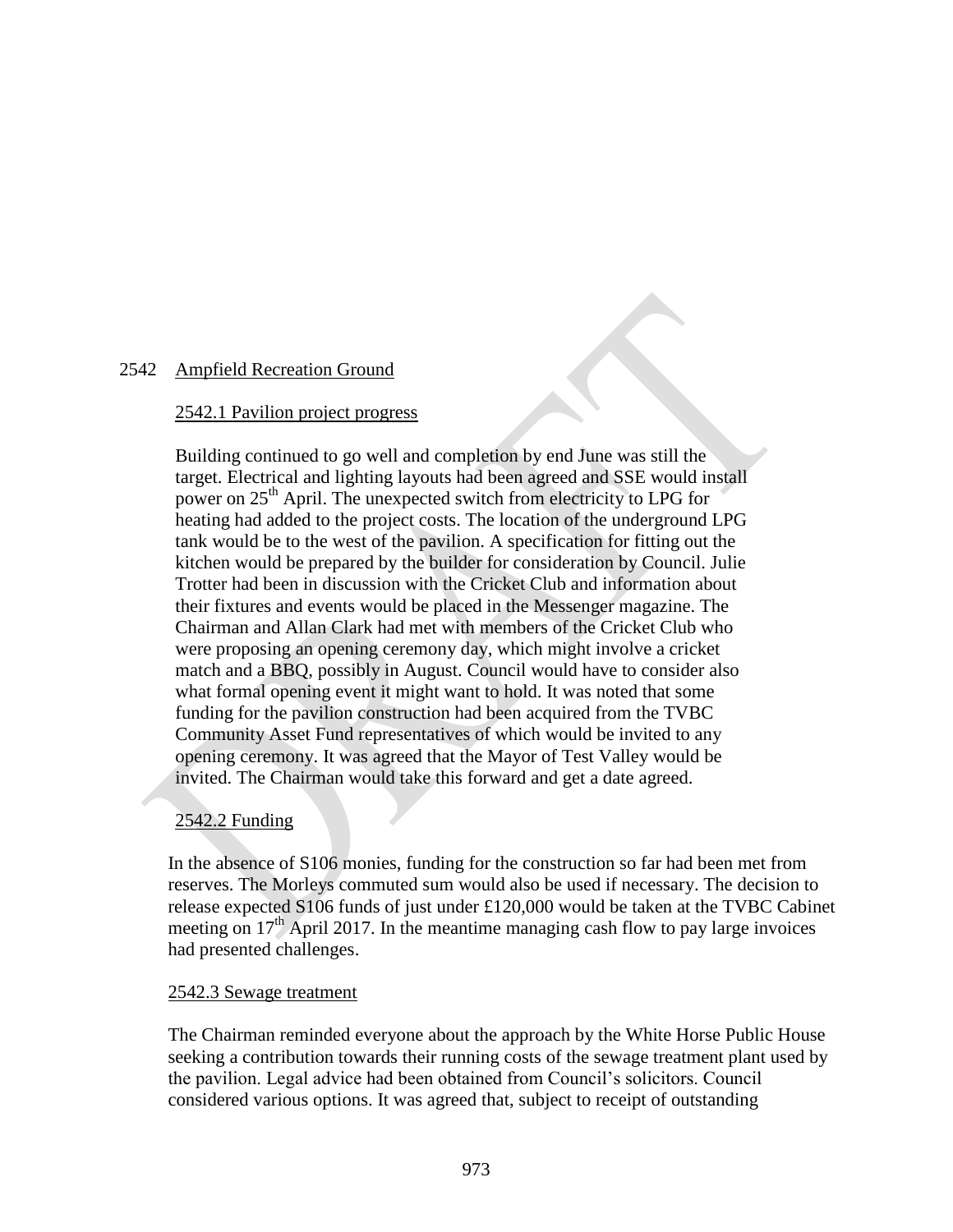information from the solicitors, Council would enter into an agreement over payments by exchange of letter. The amount and conditions would be determined by negotiation. The Chairman and Allan Clark would take this forward with the White Horse Public House. It was noted that, should it be necessary in the future, a separate facility could be installed.

## 2542.4 Playground and carpark

The Chairman had issued a paper prior to the meeting which summarised the situation with the playground and the carpark, and made recommendations about how best to take it forward. It was agreed that the playground should be dismantled and moved to the site of the existing changing pavilion which would be dismantled and removed. The carpark agreed under the existing planning provisions would be created. This part of the project would be phased by the creation of a small temporary carpark to the west of the existing playground, demolition of existing changing rooms and moving of useable playground items to that site. The remaining play items would be kept available to minimise the disruption to users. Once the new playground was fully operational the old one would be closed and removed and the carpark extended towards the pavilion to form a larger permanent carpark.

## 2542.5 ARG maintenance work

It was agreed that TVBC would be asked to flail the weeds along the eastern side of the Recreation Ground before the first cricket match of the season.

# 2542.6 Cricket Club proposal for picket fence & garden

The Cricket Club had approached Council about making a garden area in front of the new pavilion; this would be defined by a picket fence. The Club would pay for its installation and maintenance. The area would be open to the Public. It was agreed that such a proposal would be considered when presented.

### 2543 Annual Assembly & Newsletter

Concern was expressed that the planning notice, which was to accompany the newsletter in certain areas of the parish, had not yet been delivered. Timing was now critical as the planning meeting would be held in 2 days time. The Chairman congratulated Pete Edwards on producing an attractive and interesting newsletter. The Parish Assembly would be held on Monday  $24<sup>th</sup>$  April 2017 at 7.30 pm in the Village Hall.

### 2544 Morleys Development

### 2544.1 Allotment matters

All allotment holders except 2 had renewed their annual rental of a plot. The Clerk had contacted people on the waiting list but changes in personal circumstance had meant that 2 people had not been able to take up a plot at that time. It was agreed that Council would